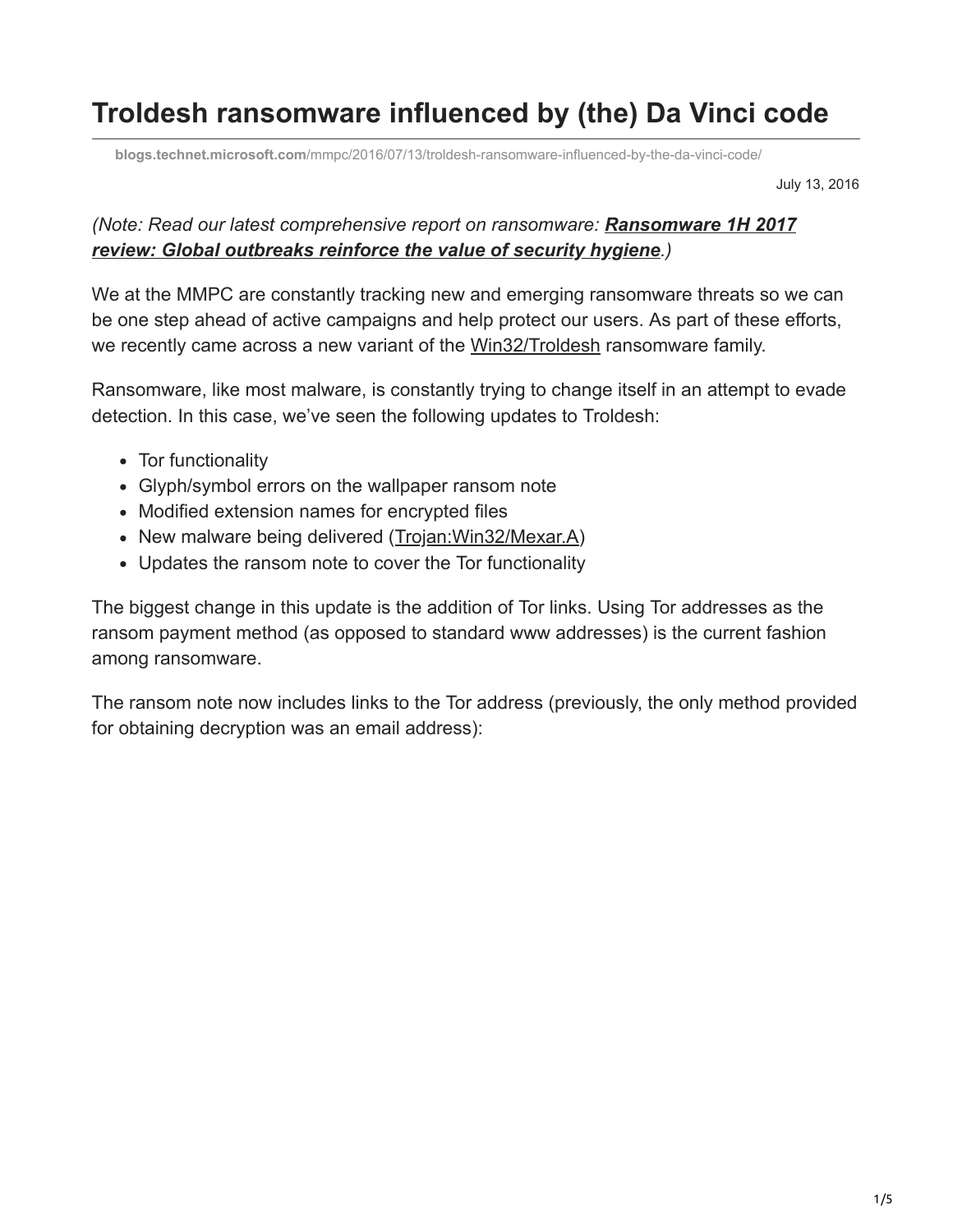README1 - Notepad File Edit Format View Help Ваши файлы были зашифрованы. Чтобы расшифровать их, Вам необходимо отправить код: на электронный адрес Далее вы получите все необходимые инструкции. Попытки расшифровать самостоятельно не приведут ни к чему, кроме безвозвратной потери информации. Если вы всё же хотите попытаться, то предварительно сделайте резервные копии файлов, иначе в случае их изменения расшифровка станет невозможной ни при каких условиях. Если вы не получили ответа по вышеуказанному адресу в течение 48 часов (и только в этом случае!), воспользуйтесь формой обратной связи. Это можно сделать двумя способами: 1) Скачайте и установите Tor Browser по ссылке: https://www.torproject.org/download/download-easy.html.en В адресной строке Tor Browser-а введите адрес: и нажмите Enter. Загрузится страница с формой обратной связи. 2) В любом браузере перейдите по одному из адресов:  $http://$ .onion.to/  $http://$ .onion.cab/ All the important files on your computer were encrypted. To decrypt the files you should send the following code: to e-mail address Then you will receive all necessary instructions. All the attempts of decryption by yourself will result only in irrevocable loss of your data. If you still want to try to decrypt them by yourself please make a backup at first because the decryption will become impossible in case of any changes inside the files. If you did not receive the answer from the aforecited email for more than 48 hours (and only in this case!), use the feedback form. You can do it by two ways: 1) Download Tor Browser from here: https://www.torproject.org/download/download-easy.html.en Install it and type the following address into the address bar:  $http://$ Press Enter and then the page with feedback form will be loaded. 2) Go to the one of the following addresses in any browser:  $http://$ .onion.to/  $http://$ .onion.cab/

However, upon investigation it appears that Tor has blocked the address: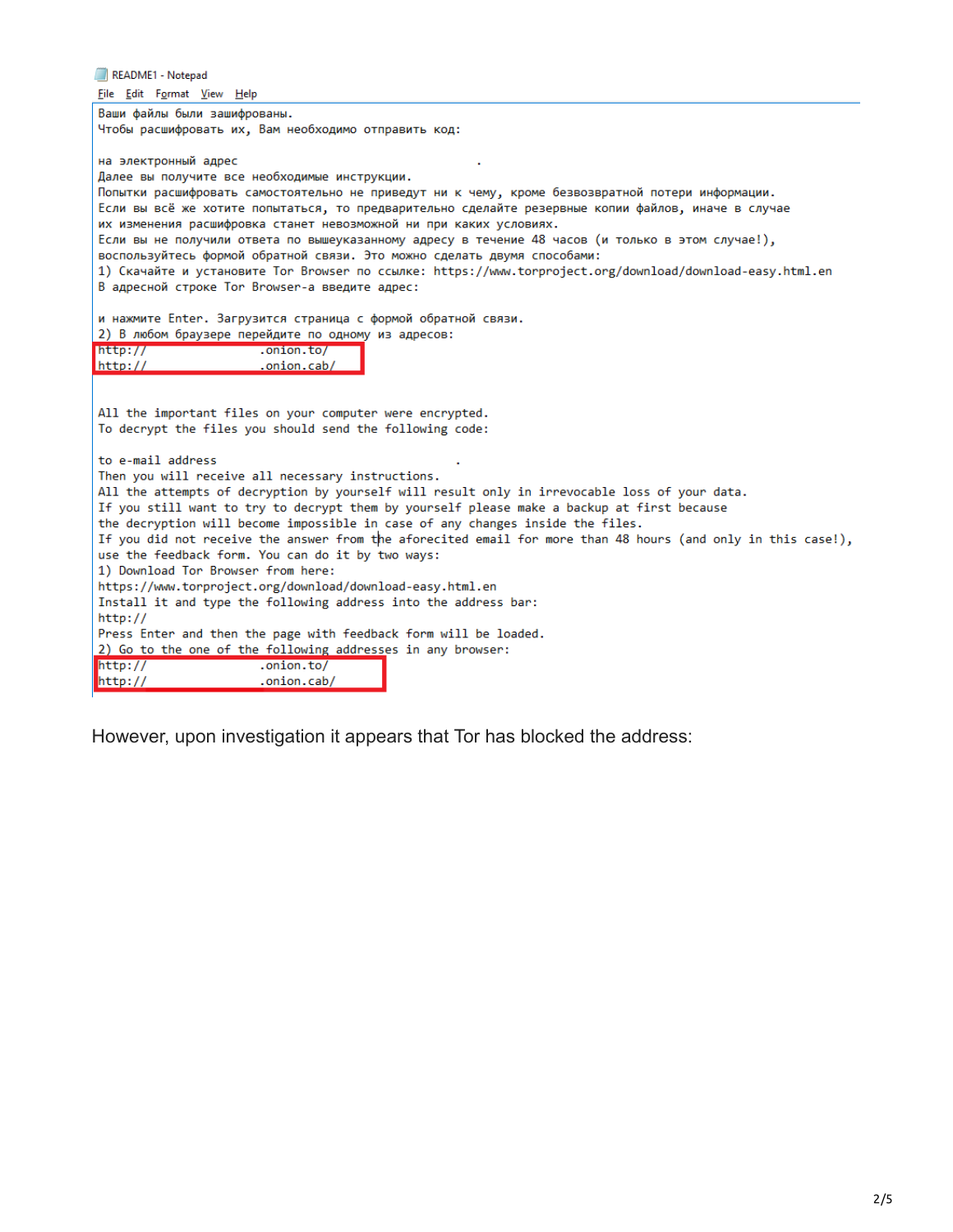

Errors have been introduced into the image that replaces the user's desktop wallpaper (this occurred to several samples, but not all):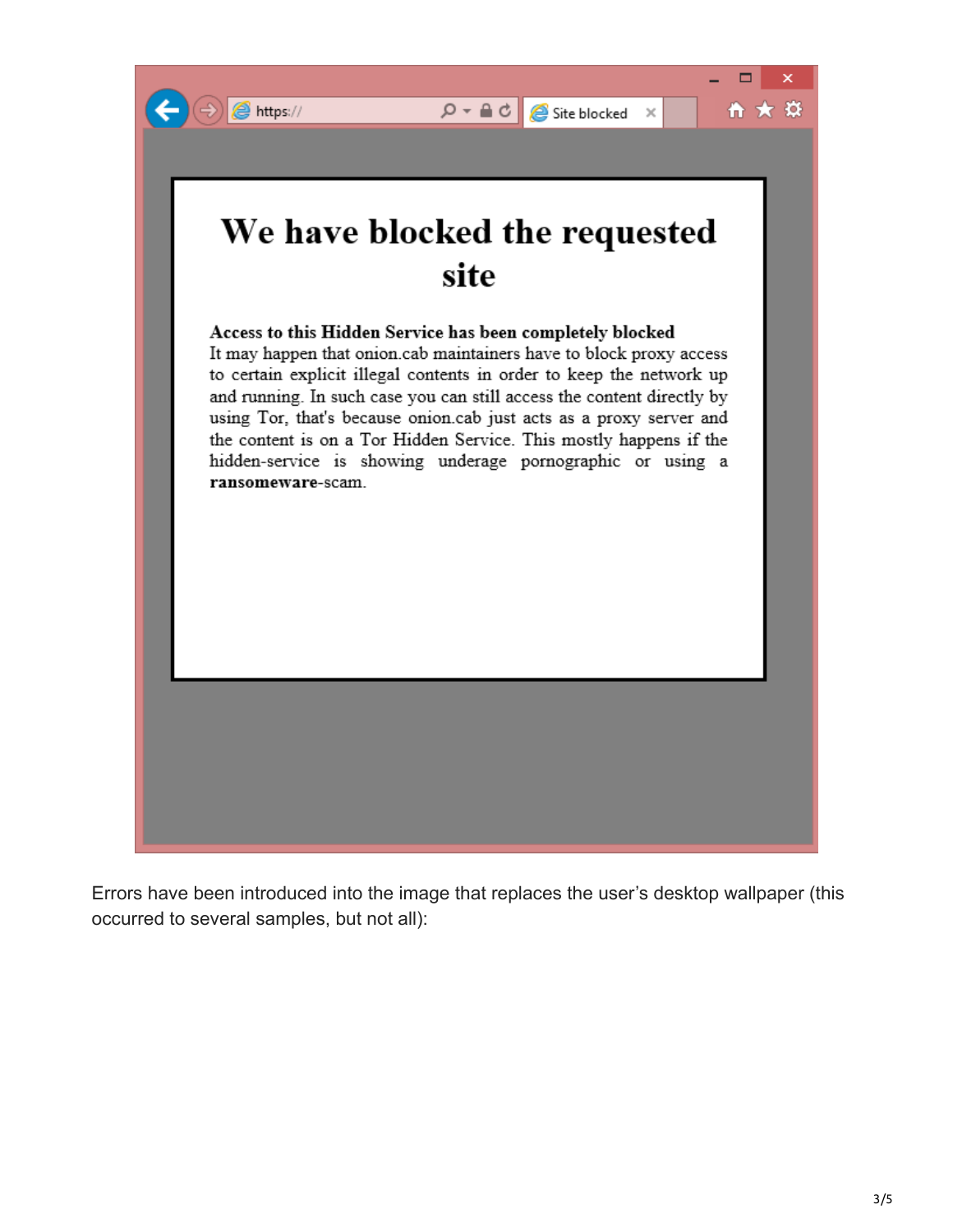

After encryption, Troldesh changes the file's extension. In the latest update, we've seen it use the following strings:

- .da\_vinci\_code
- .magic\_software\_syndicate

For example, an encrypted file might appear as follows:

| Name                                                                            | Date modified | I vpe                                | Size   |
|---------------------------------------------------------------------------------|---------------|--------------------------------------|--------|
| oag6HJ25UnZr9sKxhDvzuwiJu6ulvQuhtbLT5VgTQpk=.BF4EB35FA84C95EE6783.da_vinci_code |               | 7/7/2016 11:52 AM DA VINCI CODE File | 100 KB |

The list of file types that Troldesh encrypts has also increased – see the [Win32/Troldesh](https://www.microsoft.com/security/portal/threat/encyclopedia/Entry.aspx?Name=Win32/Troldesh) description for a full list.

### **Prevention**

To help stay protected:

• Keep your Windows Operating System and antivirus [up-to-date](http://www.microsoft.com/security/portal/mmpc/help/updatesoftware.aspx) and, if you haven't already, upgrade to [Windows 10](https://www.microsoft.com/en-us/windows/windows-10-upgrade).